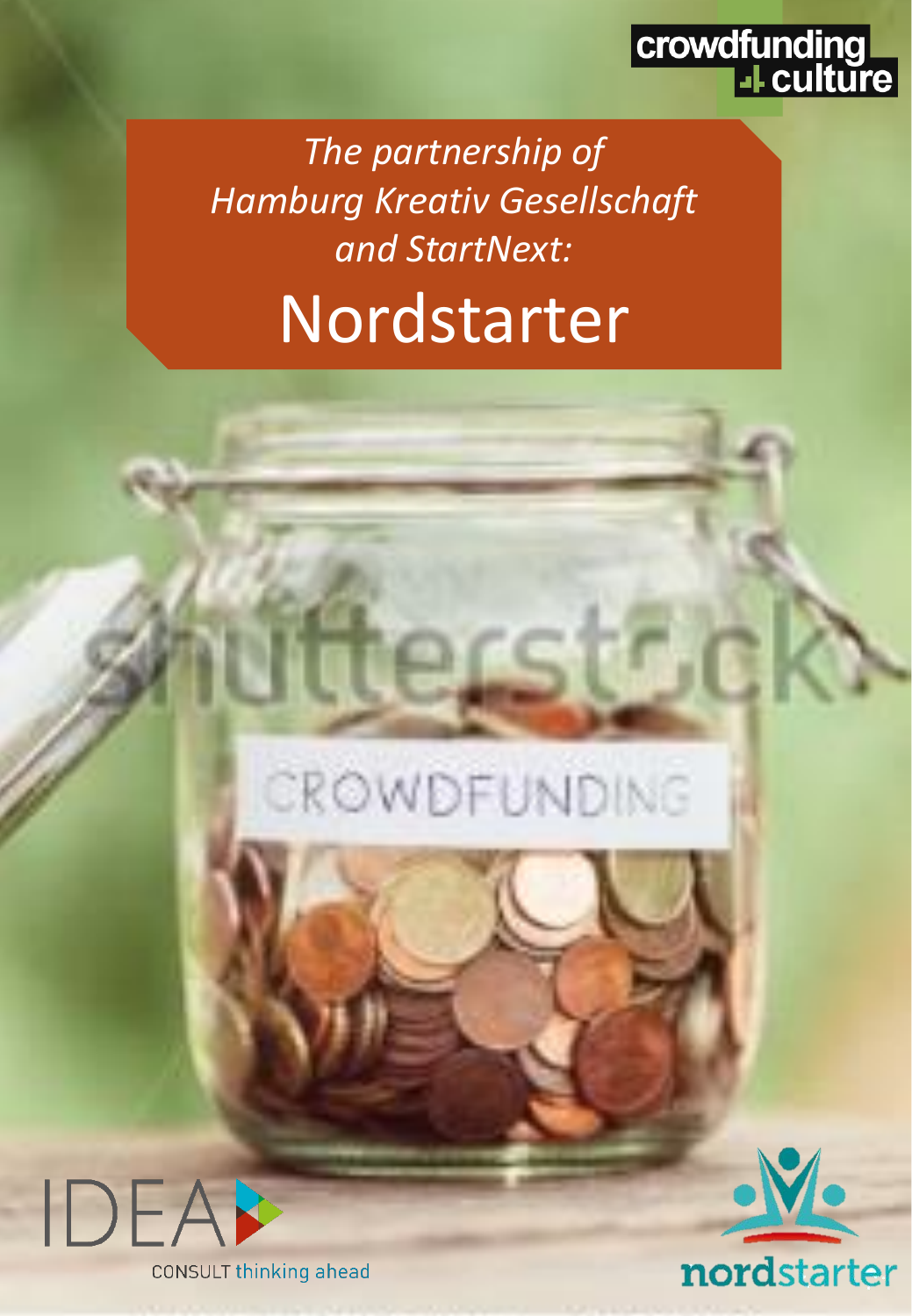| <b>Name of platform</b>                    | <b>Nordstarter</b>            |
|--------------------------------------------|-------------------------------|
| <b>Country</b>                             | <b>Germany</b>                |
| <b>Active since</b>                        | 2011                          |
| <b>Funds collected</b>                     | € 2.327.073                   |
| <b>Funds targeted</b>                      | €                             |
| <b>Type of crowdfunding All or nothing</b> |                               |
| Dusiaabuabala                              | <b>LASLASLAS ARABIA DE AL</b> |

S

| <b>Nordstarter</b>    |  |
|-----------------------|--|
| <b>Germany</b>        |  |
| 2011                  |  |
| €2.327.073            |  |
| $\epsilon$            |  |
| <b>All or nothing</b> |  |

*Project website www.startnext.com/pages/nordstarter*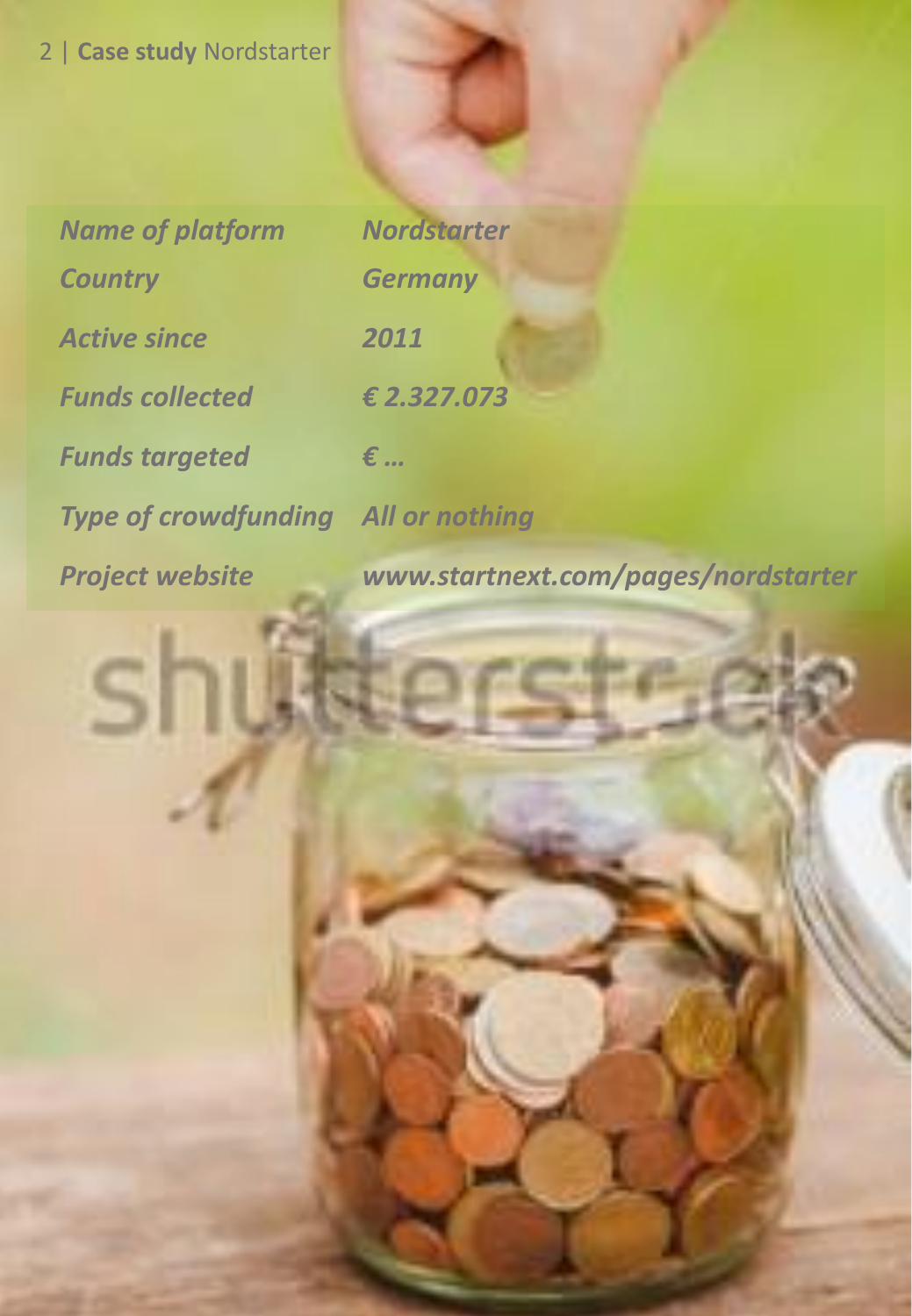## Executive summary

Nordstarter was created with the aim of opening up additional financing for the Hamburg Cultural and Creative Sectors. When it was set up at the end of 2011, it was a crowdfunding pioneer. The Hamburg public agency for creative stakeholders and enterprises Hamburg Kreativ Gesellschaft (HKG) and the crowdfunding platform StartNext co-created Nordstarter. This interaction between both parties has resulted into the success that Nordstarter is today.

The most important impact of Nordstarter is that it has institutionalized crowdfunding as part of the financing ecosystem of cultural and creative actors in Hamburg. Both the credibility of HKG and sound reputation of StartNext has enabled Nordstarter to convince Hamburg creatives and backers across Germany to use crowdfunding: in total, 2,327,073 euro has been raised on Nordstarter from its launch in November 2011 until December 2016.

454 crowdfunding projects have been posted on Nordstarter with an average success rate of 58%.

This high success rate can at least be partly attributed to the coaching and support that HKG and StartNext offer to creatives to introduce them to crowdfunding and to help them setting up and running a successful crowdfunding campaign. HKG offers support, amongst others, in the form of monthly workshops on Crowdfunding, the so-called "Crowdfunding Clubs". These Crowdfunding Clubs give HKG the possibility to connect personally with potential future project holders on Nordstarter: HKG stresses the importance of this personal connection it builds up with project holders and the resulting tailored service it can offer, as a key success factor of Nordstarter. The pioneering partnership between HKG and StartNext has inspired other German cities to follow in their footsteps. The German cities of Dresden, Bremen, Berlin and Kassel have all set up partnerships with StartNext to open up crowdfunding to (specific target groups within) their cities.

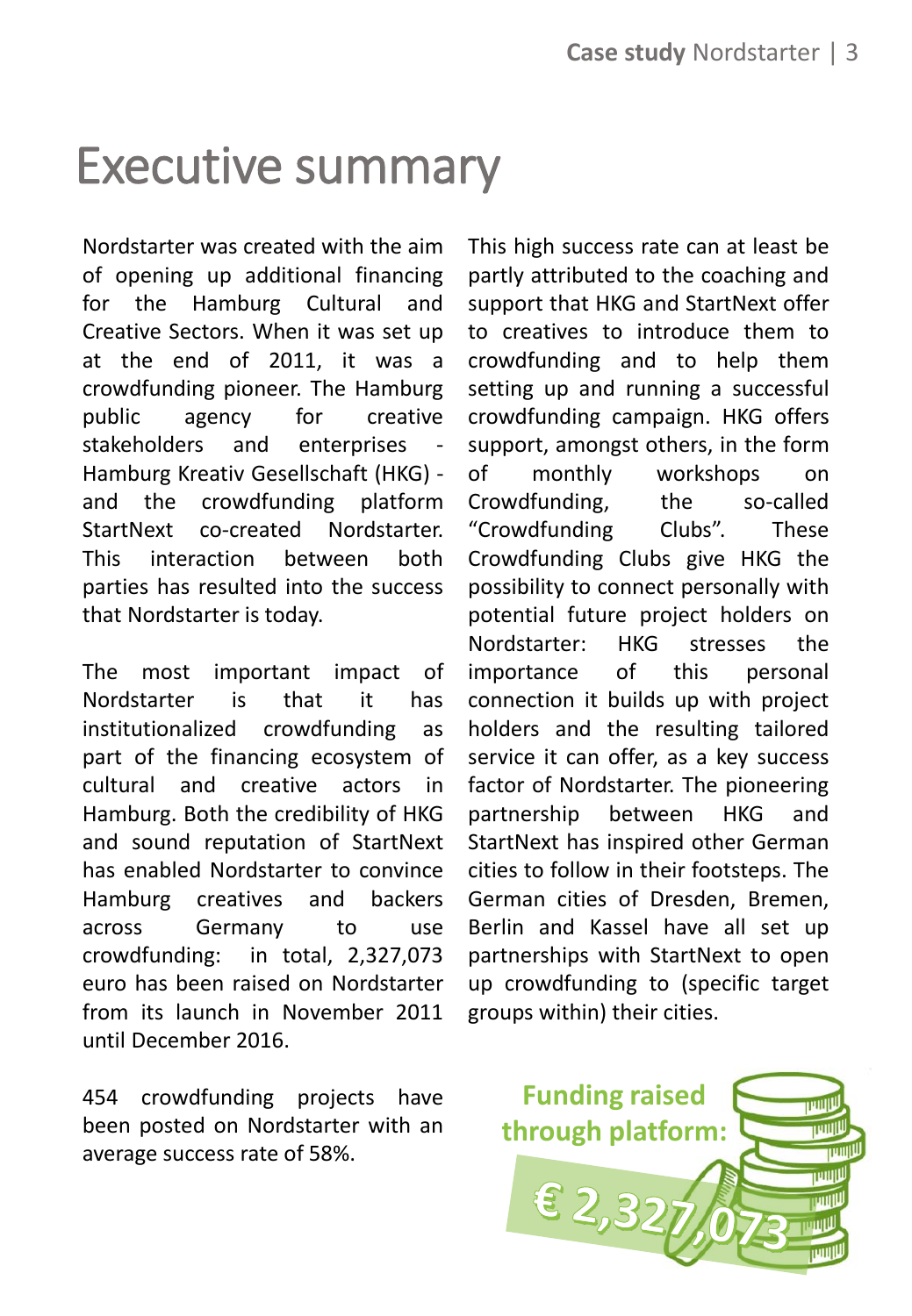## Nordstarter: a Hamburg oriented crowdfunding platform for creatives



www.shutterstock.com - 469348790

Hamburg Kreativ Gesellschaft (HKG) was founded in 2010 with the aim of reinforcing the Hamburg Creative Sectors. HKG is open to all creative stakeholders and enterprises in Hamburg. Its main task is to improve the general conditions for the creative industries in Hamburg and to act as an interface between the different fields within the Creative industries, but also to make the link between the creative sectors and actors in business, policymaking and society.

Its services are oriented towards the development and support of an economically sustainable basis for Hamburg's creative stakeholders, and include:

- coaching, by providing personalized advice on career planning, project ideas, …or by referring to other experts;
- assisting creatives to find an appropriate working space;
- start-up support for students and graduates;
- workshops to enhance personal and business-related qualifications and networking meetings;
- giving creatives an overview of possible financing options and assisting them in finding the right financing strategy.

At the end of 2011 HKG decided to further grow its supporting services for creatives by setting up the crowdfunding platform "Nordstarter" in collaboration with the German crowdfunding platform StartNext. StartNext is a crowdfunding platform for creative and sustainable projects and startups in the German-speaking countries. Box 1 gives an overview of StartNext: its partnerships, crowdfunding statistics and the crowdfunding models it applies.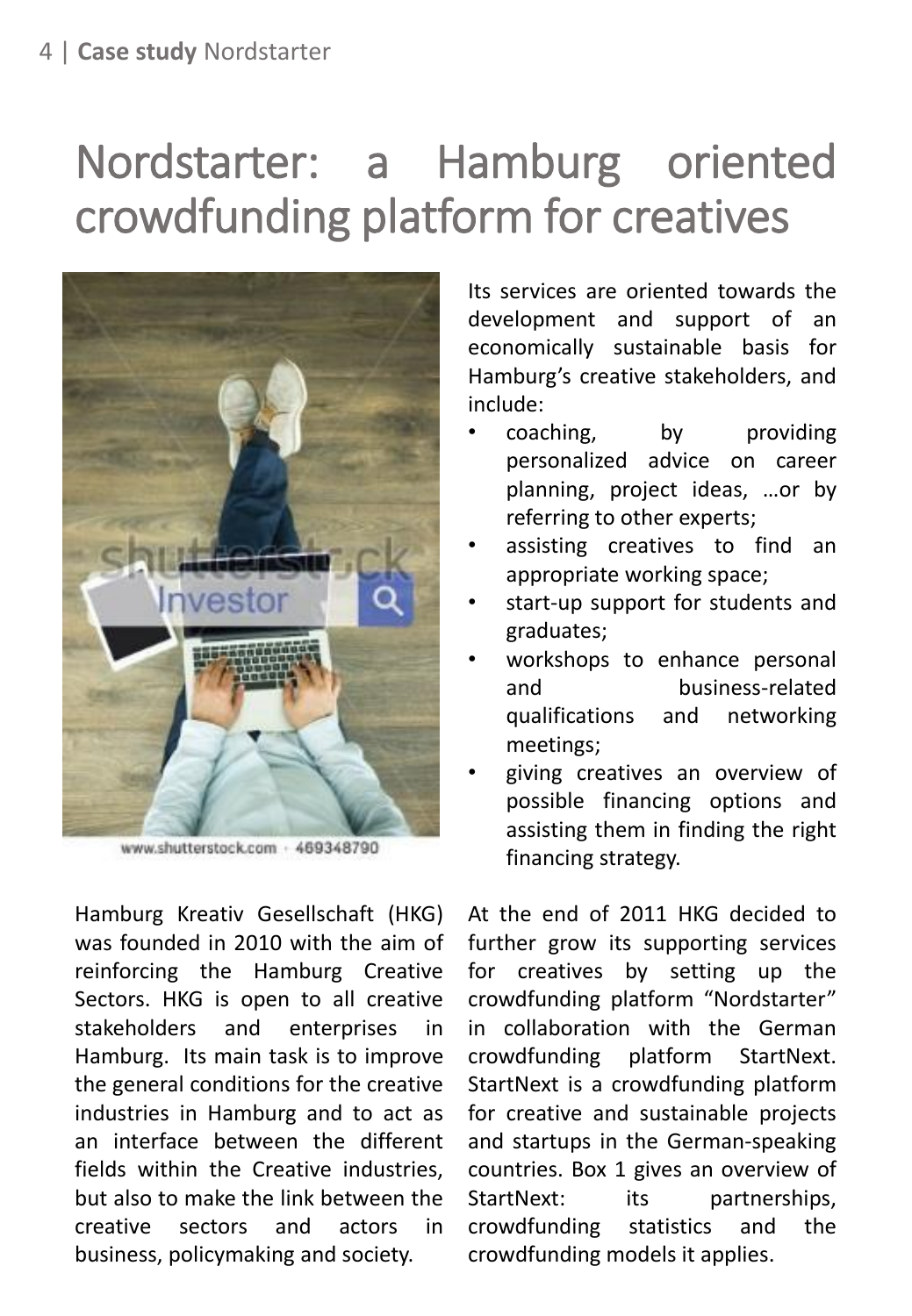### **Target group of Nordstarter**

Nordstarter is a platform for "artists, creatives and inventors" who aim to find funding for projects in one of the following subsectors or categories: film/video, games, music, literature, design, audio books/radio plays, inventions, theatre, iournalism, photography, comics, art, fashion, technology, "events" and "community".

Project holders must also have a clear link with Hamburg: the centre/core of their work must be located in Hamburg. Private individuals as well as companies, associations, foundations but also other types of organisations can use Nordstarter to crowdfund their projects.



StartNext was founded in 2010 to help support projects from "inventors, creative people, social entrepreneurs and makers". Startnext is the largest crowdfunding platform for creative and sustainable ideas, projects and startups in Germany, Austria and Switzerland. Projects posted on StartNext should fit in one of the following categories: agriculture, art, audio book, comic, community, design, education, environment, event, fashion, food, games, invention, journalism, literature, film/video, photography, music, science, sport, social business, technology and theatre.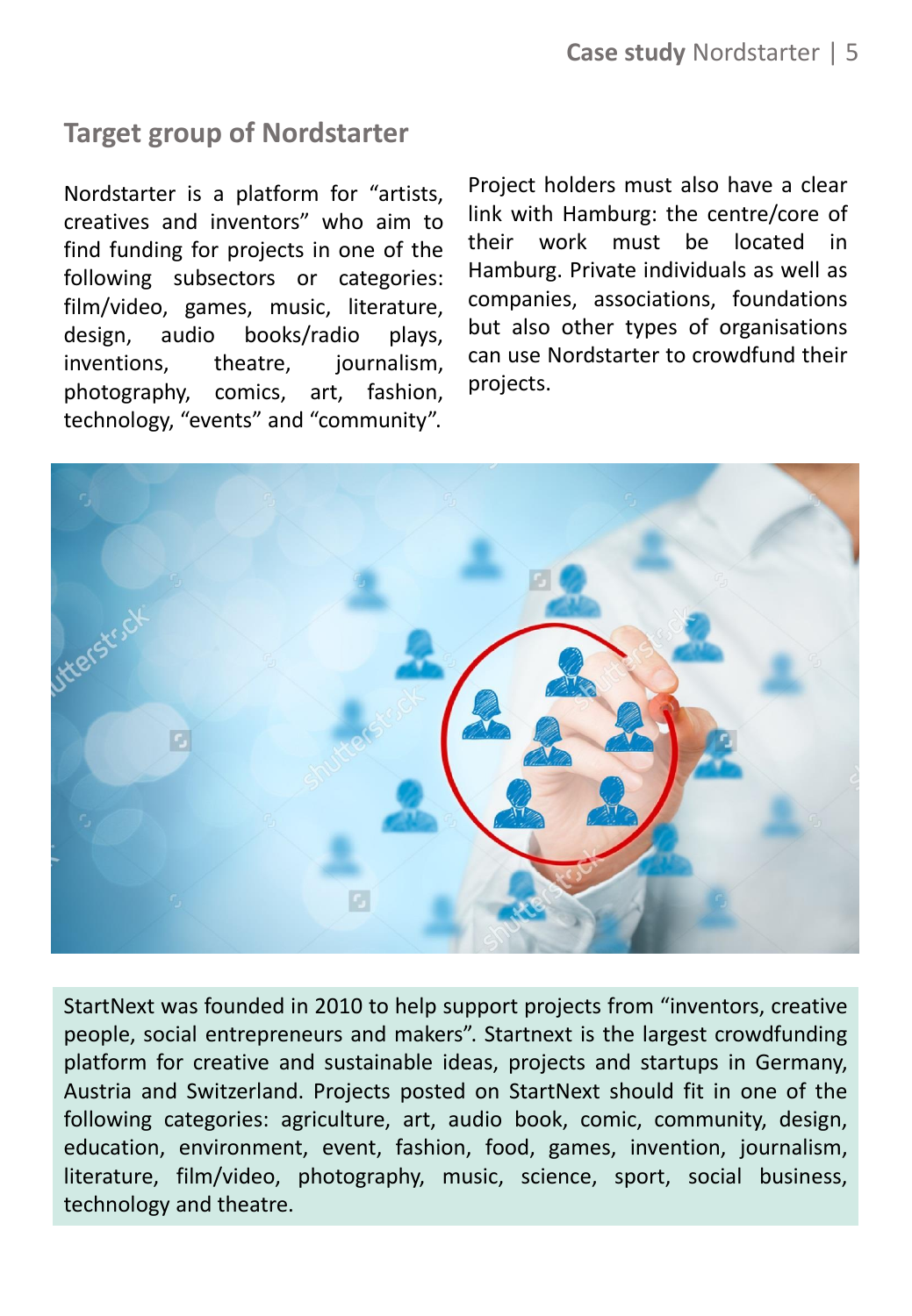#### **Partnerships**

In total, StartNext has 92 partner pages. A partner page can be used by corporations, foundations, funding agencies, universities, cities, and clubs to support creative projects on Startnext, to give advice, to curate ideas, or to create contests. One of these partner pages is Nordstarter. Other partners that have a page on StartNext are e.g. a cooperation of partners in Bremen via the partnerpage "Schotterweg"; a cooperation of partners in Kassel via the partnerpage "UNIKAT Crowdfunding",… StartNext has standard cooperation services (a "basic", "pro" or "premium" partner page) that have different features, services and prices. However, lots of cooperation at the moment are still tailor made.

#### **Platform characteristics**

StartNext works via the "All-or-Nothing" principle, which means that that if the funding goal of the campaign is not reached, all the contributions are returned back to the backers. The platform does not charge administrative fees, but works on the basis of a voluntary commission: after a successful campaign, starters are free to decide for themselves if they would like to support Startnext, and how much they would like to contribute. Transaction fees are 4% and go entirely to the payment service provider.

#### **Platform statistics**

At the end of 2016, StartNext had already hosted 4,273 successful projects, had 705,000 users and 36,055,922  $\epsilon$  funded by the crowd. Over 55% of StartNext projects are successfully funded.

Currently, Nordstarter is a "partner page" on StartNext. StartNext provides the technical basis of Nordstarter (back-end of the platform, clearance of payments,…) whereas HKG provides the content for the platform. Projects that are displayed on the Nordstarter "subpage" of StartNext are also displayed on the StartNext projects page. As such, project holders on Nordstarter receive visibility not only page, but also on the more broadly oriented StartNext projects page,

which is directed towards Germany, Austria and Switzerland.

### **Crowdfunding services …by HKG**

HKG offers monthly workshops on Crowdfunding, the so-called "Crowdfunding Clubs". These workshops do not focus specifically on Norstarter but rather give general information on crowdfunding and how to run a successful crowdfunding campaign.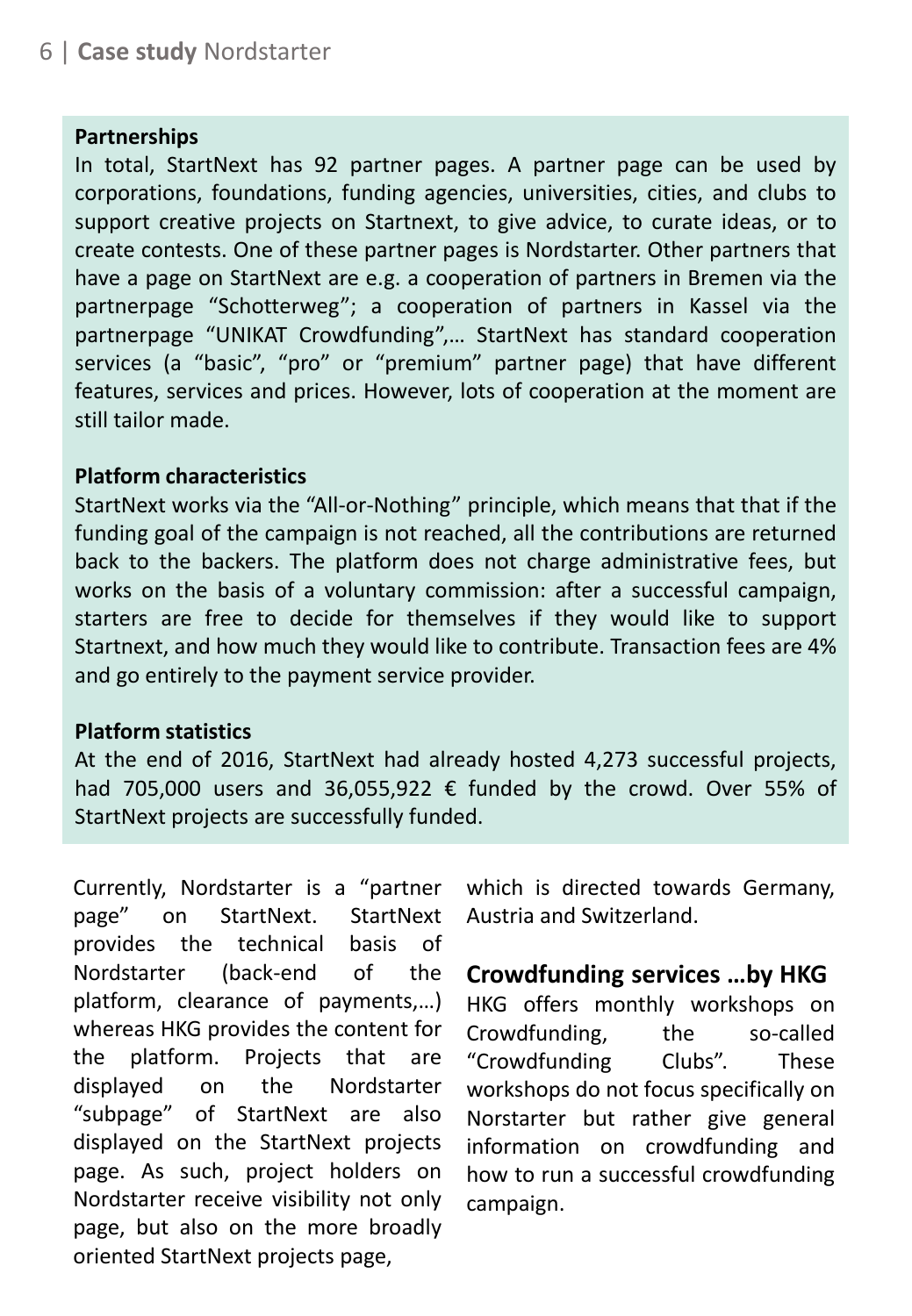However, the workshop can be a trigger for participants to start a crowdfunding campaign on Nordstarter . HKG also views the crowdfunding clubs as a way to connect personally with potential future project holders on Nordstarter.

Furthermore, HKG also offers personalized coaching and support to project holders on Nordstarter: project holders have the possibility to contact one of the HKG staff members to discuss their crowdfunding

campaign via email, telephone or a personal appointment. As such, the fact that HKG staff members get to know potential Nordstarter project holders through the Crowdfunding Clubs, facilitates the support they can offer the project holders when they launch their project on Nordstarter.

HKG also gives visibility to crowdfunding campaigns on Nordstarter via its monthly newsletters. Finally, HKG uses its network to talk about crowdfunding and to inform people about it.

HKG offers workshops on Crowdfunding on a monthly basis. In these so-called "**Crowdfunding Clubs**", HKG provides:

- information on the mechanisms of crowdfunding in general;
- information on determinants of a successful crowdfunding campaign: project description, choice of reward(s), pitch video, funding target, duration of the campaign, visuals, communication;
- tips and tricks for project planning;
- insights in communication strategies for a crowdfunding campaign;
- discussion of best practices and possibly own project ideas;
- overview of running a crowdfunding campaign on Nordstarter.

The workshops last 3,5 hours and are free of charge. Up till now, a total number of 746 persons has participated in the Crowdfunding Clubs.

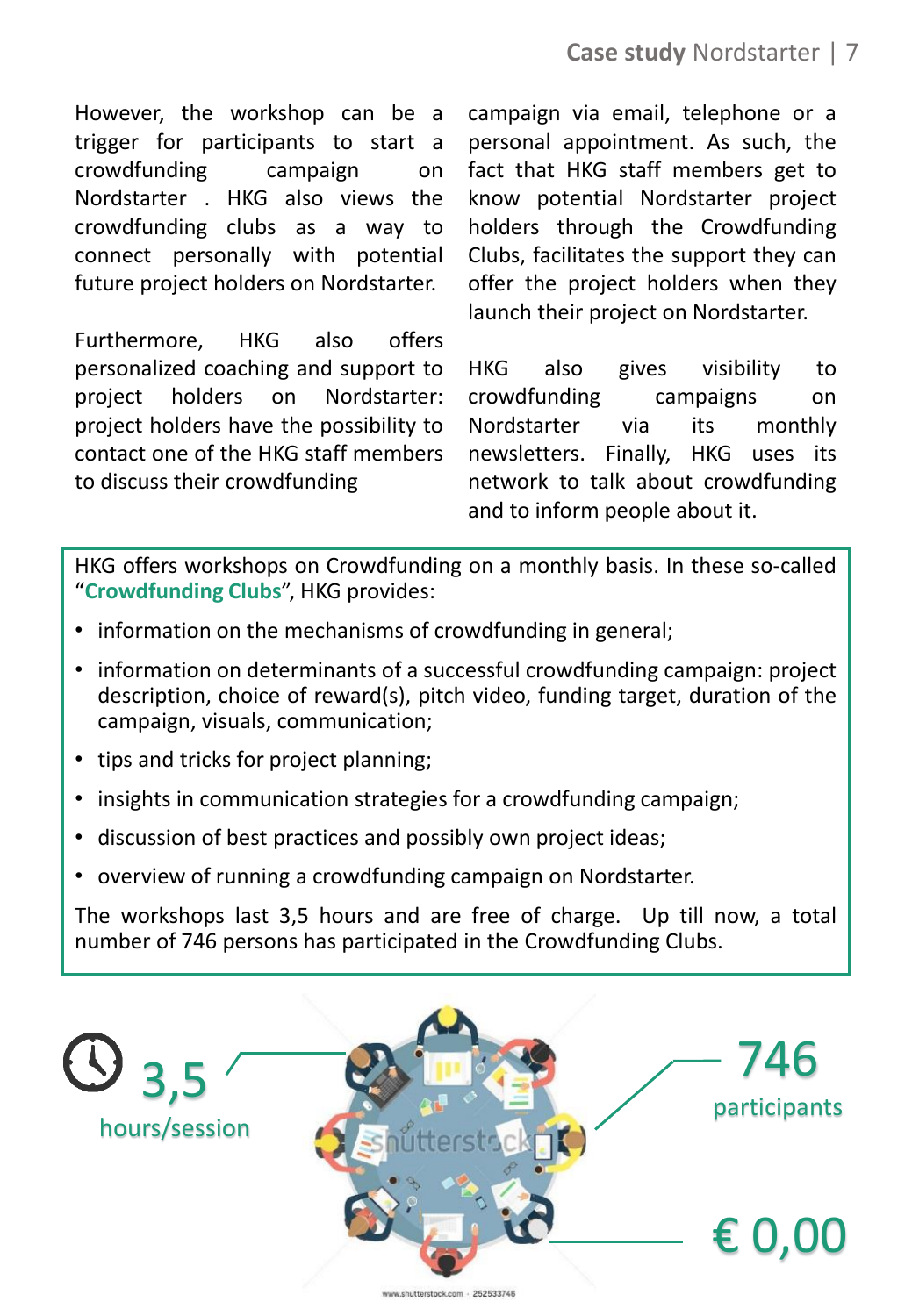### **…by StartNext**

Also StartNext offers a variety of tools and services to support project holders, such as an online handbook, a crowdfunding tutorial, an online crowdfunding course called "Crowdcamp" but also workshops and personal coaching. Some of these services are free of charge (such as the online handbook for starters), others are to be paid for (such as the personal coaching). These services are not targeted specifically towards Nordstarter project holders, but are offered to all project holders on StartNext.

### **Crowdfunding model and fees**

Nordstarter works via the "All-or-Nothing" principle, which means that if the funding goal of the campaign is not reached, all the contributions are returned back to the backers. This model is used by all partners/project holders of StartNext. The crowdfunding model used on Nordstarter is the reward-based model i.e. backers donate to a specific project with the expectation of receiving a tangible (but nonfinancial) reward or product in return.

Project holders who ran a successful crowdfunding campaign have to pay 4% transaction fees to the payment service provider and a (minimum) 1% commission fee to StartNext. From 2011 until spring 2016, project holders who ran a successful

crowdfunding campaign were just asked for a voluntary commission. In spring 2016, Startnext decided to establish a commission fee (min. 1 %) which affects also the partner platforms, including Nordstarter. Project holders that did not run a successful campaign do not have to pay any fees.

**Rationale for the partnership** From the point of view of HKG, the Nordstarter crowdfunding platform was set up to provide a new and complementary financing pillar for creatives. HKG considers Nordstarter as one of the means to close the socalled "financing gap" for creatives. The financing gap means that creatives often cannot make use of more traditional financing channels such as bank loans . This gap is due to specific characteristics of cultural and creative organizations and entrepreneurs which relate to intrinsic characteristics of cultural and creative activities (e.g. lack of tangible assets, dependence on intangible assets,…), characteristics of organizations and entrepreneurs within the cultural and creative sectors (e.g. (perceived) lack of business skills, dependence on public investment schemes) and specific market conditions (e.g. size of the market, lack of good market intelligence, pressure on existing business models).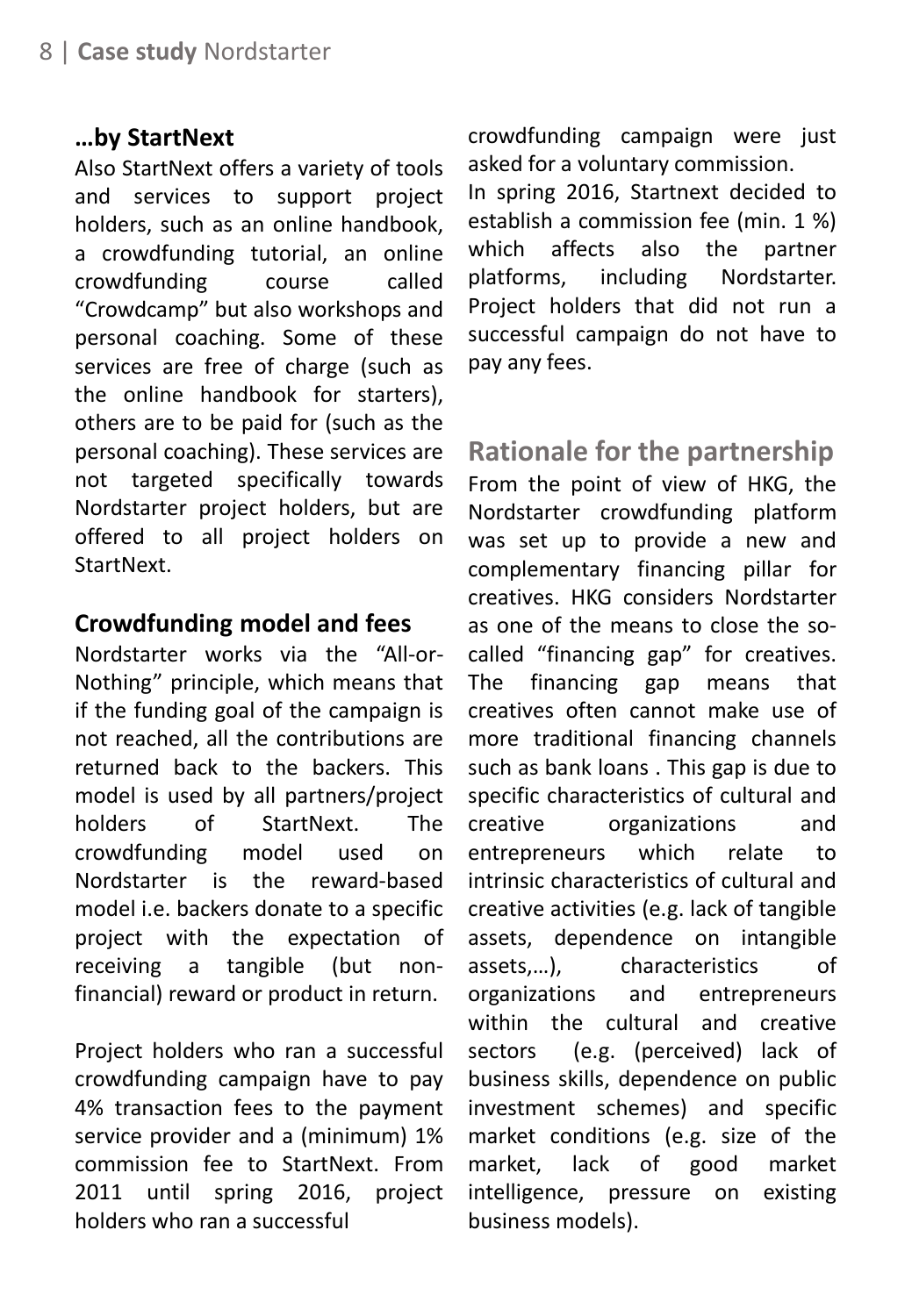As HKG is a public agency aiming to further develop and support an economically sustainable creative sector in Hamburg, it set up Nordstarter in order to improve access to finance for cultural and creative actors in Hamburg. From the point of view of StartNext,

the partnership with HKG was driven by the fact that HKG is a reliable partner who can support project holders with coachings, workshops and networking events in Hamburg. The partnership with HKG also allowed StartNext to expand their network and community.

# Partnership model

### **Partnership set-up**

Nordstarter was launched in November 2011. At that time, both StartNext and HKG were still very young organisations: both were founded only in 2010.

The foundations of the partnership were laid during a crowdfunding conference in Berlin, where one of the staff members of HKG met several German stakeholders and platforms which were about to go online. One of these platforms was StartNext, which seemed to be at a further of development in comparison to the other platforms. At that time, no German crowdfunding platform was active online yet.

Before the meeting with StartNext, HKG was researching the possibilities of crowdfunding for creatives and was also exploring the possibilities of setting up an own crowdfunding platform.

However, this seemed difficult to realize because of the following reasons:

- high (HR) costs in order to build the platform;
- lack of strong technical background to understand all technical requirements related to setting up a crowdfunding platform;
- difficulties in finding bank partners willing to clear the crowdfunding transactions: at that point, it seemed quite difficult for banks to integrate the crowdfunding transactions in their system.

In this context, the meeting with StartNext provided a solution for HKG to develop a crowdfunding platform for Hamburg creatives where StartNext focussed more on the technical aspects and HKG concentrated more on the content side. As such, Nordstarter was the result of an intensive collaboration between both parties.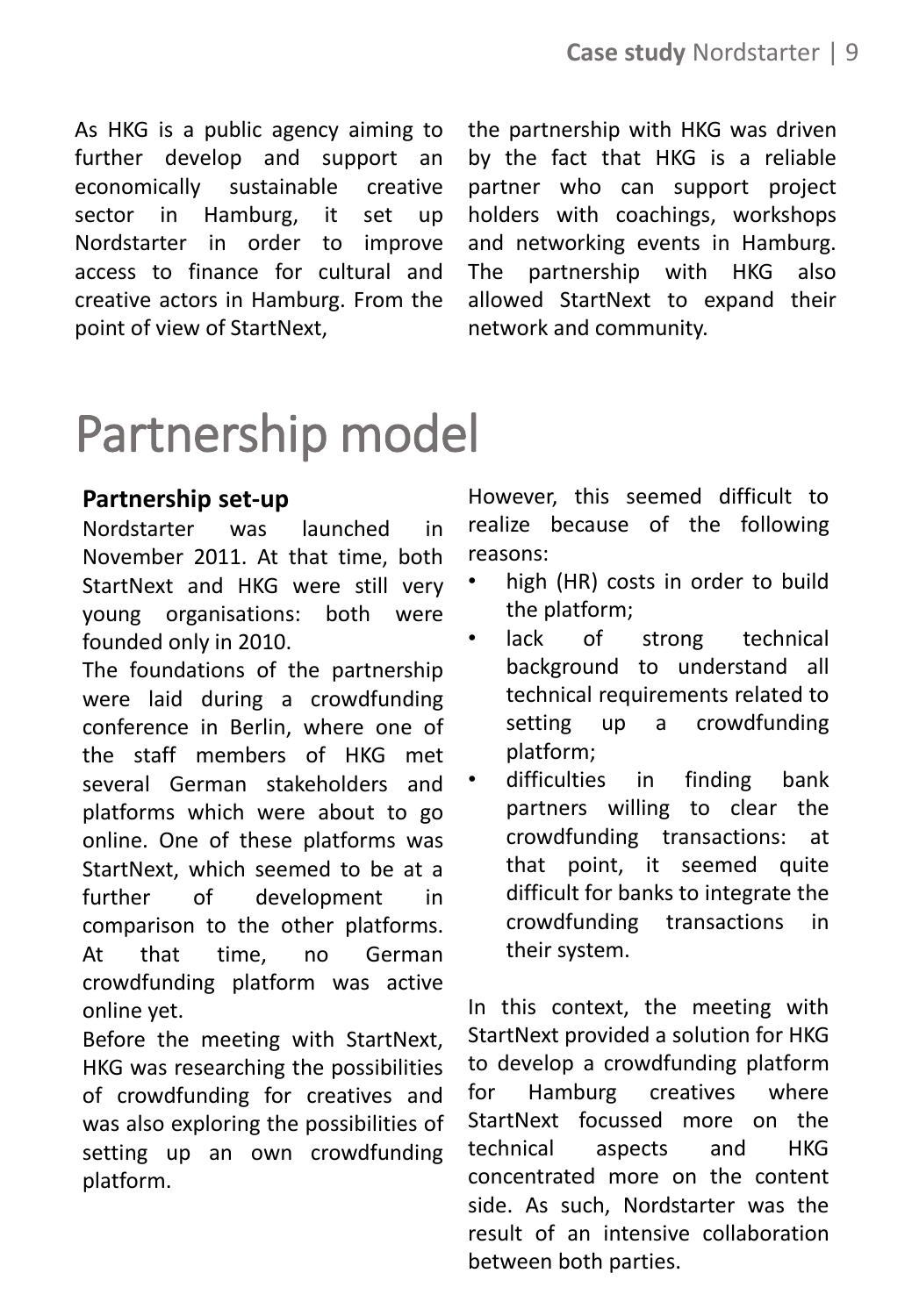From the onset, the partnership was set up with a long-term perspective from the point of view of both StartNext and HKG.

When the partnership was set up in 2011, there were no real barriers to overcome: Nordstarter was a crowdfunding pioneer. However, later on, HKG experienced criticism on setting up Nordstarter in cooperation with only one partner. The general reproach was that HKG was interfering in the market by cooperating with only one partner to set up an "own" crowdfunding platform instead of setting up a more general "landing page" or metaplatform. However, according to HKG, having an own platform allows HKG to better understand the processes behind crowdfunding and to connect with project holders personally. This in turn, enables a better service towards creatives and facilitates a good interaction with project holders on Nordstarter.

### **From separate platform to partner page**

At the time of the launch, Nordstarter was a separate "sub"-platform of StartNext. After the launch, it was continuously upgraded technically. However, the technical upgrading of the separate Nordstarter platform was complex and time consuming for both StartNext and HKG. Therefore, the partnership evolved to a new model in 2016.

As of September 2016, Nordstarter is no longer a "separate" platform but rather a "partner page" of StartNext. As such, Nordstarter has become technically more integrated into StartNext. This facilitates the technical updates of the Nordstarter page and provides a more technically advanced and accurate basis for Nordstarter. This evolution into a partner page makes it also more straightforward to run a crowdfunding project on Nordstarter in English (which was not a goal of the changed partnership, rather a practical side effect).

This evolution in the partnership is considered positively by the HKG team in the sense that the team now has to spend less time on technical issues and therefore has more time available to coach Nordstarter project holders, to provide content for the Nordstarter page and to investigate new formats and services for crowdfunding creatives.

### **Partnership organisation Costs**

In terms of cooperation costs, HKG paid a one-time fixed fee to set up Nordstarter and then a monthly fee to maintain and further develop it further. From September 2016 onwards, HKG pays a licence fee to StartNext for the technical basis of the partnerpage Nordstarter.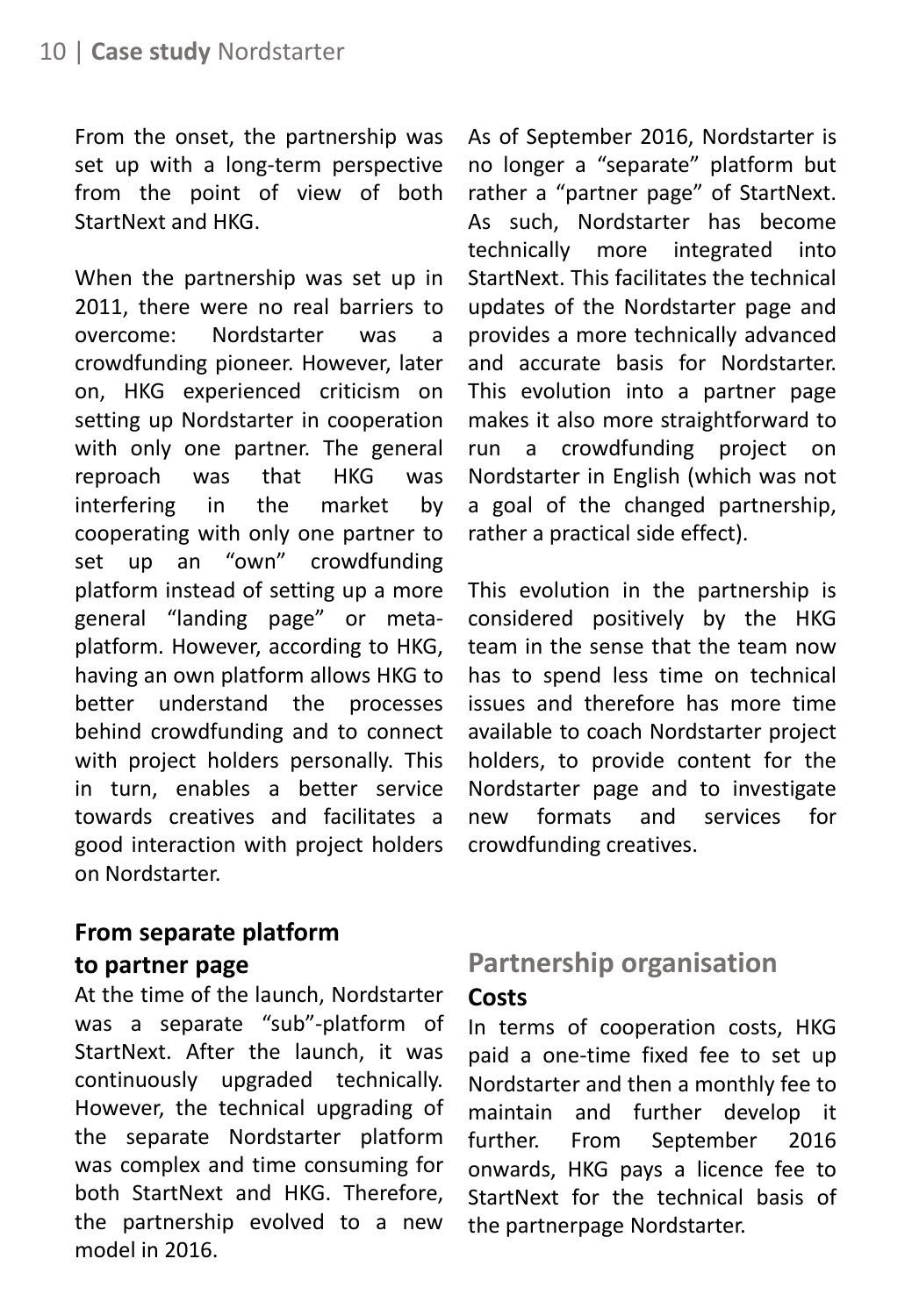### **Cross-posting**

Another important aspect of the cooperation is the fact that both parties agreed from the start that Nordstarter projects should be visible on both the Nordstarter page and on the StartNext projects' page. This model allows Nordstarter projects to have a reach and visibility beyond Hamburg, as StartNext is oriented broadly towards Germany, Austria and Switzerland.

### **Knowledge sharing**

Twice a year, StartNext and HKG meet to share their knowledge and to discuss how they can provide better services to project holders.



www.shutterstock.com · 169432232

### **Matchfunding initiatives with other partners**

Nordstarter does not work via matchfunding on a frequent basis but has tried out different matchfunding and partnership formats,

collaborating with different partners in Hamburg – on a regional level, such as:

- Partnership with the foundation of film (Filmförderung Hamburg Schleswig-Holstein) and the International Short Film Festival Hamburg (Kurz Film Agentur Hamburg) to organise the matchfunding contest "Crowd for shorts" in 2013 and 2014. In this contest, the project with highest number of project backers is the winner and receives additional funding on top of the funding it raised on Nordstarter:
	- In 2013, a total of 1057 backers supported the projects in contest. Projects in the contest raised a total of 17,738 euro. The winner, i.e. the project with the highest number of backers, received an additional 3,000 euro on top of the funding it raised through crowdfunding.
	- In 2014, a total amount of 12,683 euros was raised. There were two winners in the contest, who each received an additional 1,000 euro on top of the funding they raised on Nordstarter and their short films were presented at the International ShortFilm Festival Hamburg in 2015.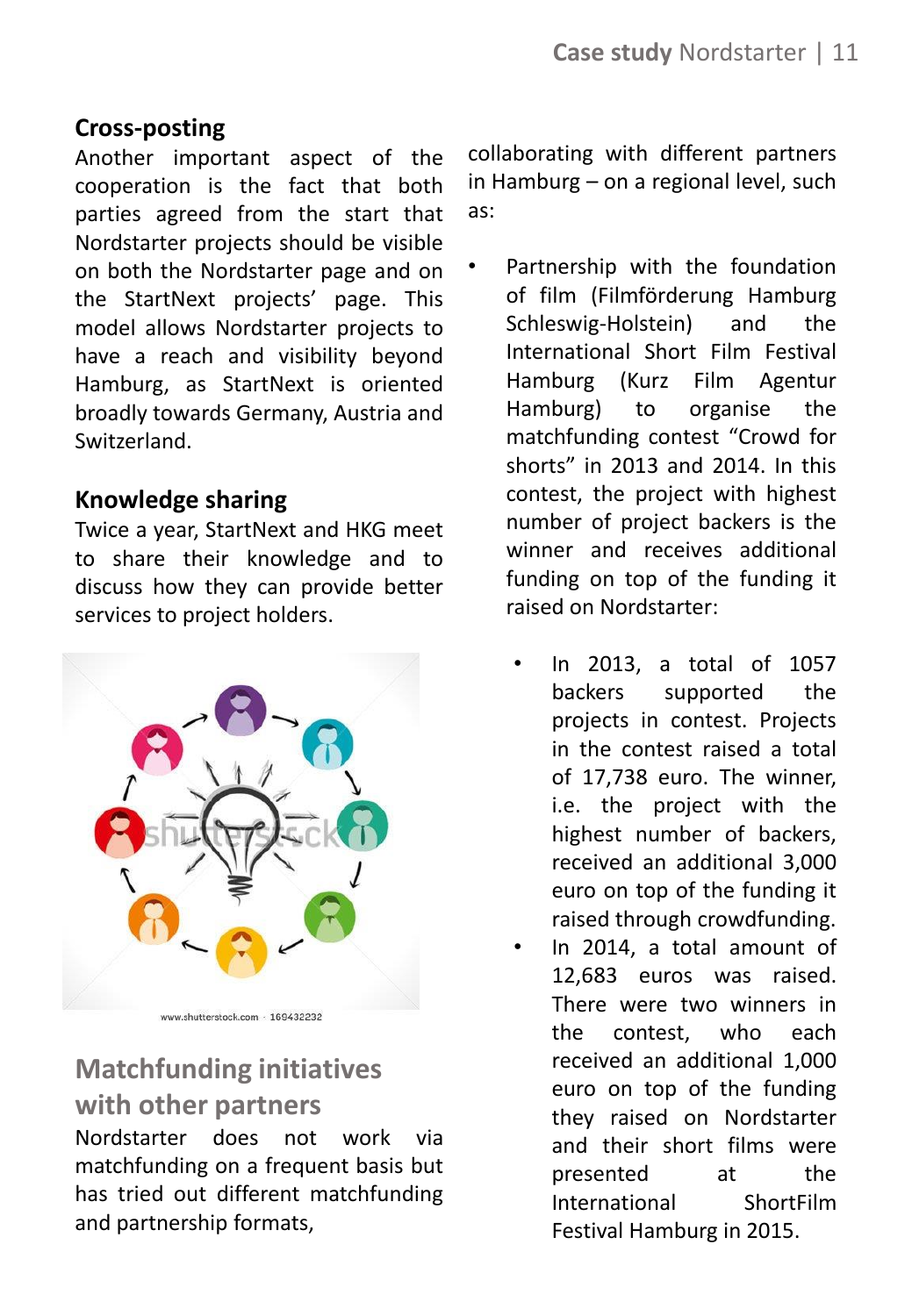- The number of backers in the 2014 was lower than in the 2013 contest, probably due to the fact that both contests were organized in a relatively short time span. Therefore, it was decided to schedule a break of 1 or 2 years before organising a new "Crowd for shorts" contest.
- Partnership with Hamburg Möbl in 2012/2013 to organise a Design funding project, in cooperation with university and students. The project was called "*Hamburg richtet sich ein – von der Skizze über die Crowd zum Hamburger Möbel*" and involved the whole furniture value chain in Hamburg:
	- Furniture was designed as part of a seminar by HafenCity University students and then presented to Nordstarter.
- When successfully crowdfunded, handicraft companies of the region produced the designs from the "Hamburger Möbel" network.
- The resulting design products were then exhibited and sold at stilwerk Hamburg.

Evaluating this partnership, quite a lot of projects were not funded but HKG valued the partnership in the sense that it generated lots of capacity building and networking. One of the reasons behind the low success rate of the crowdfunding projects was that, at that moment, the online furniture market was not well developed yet.

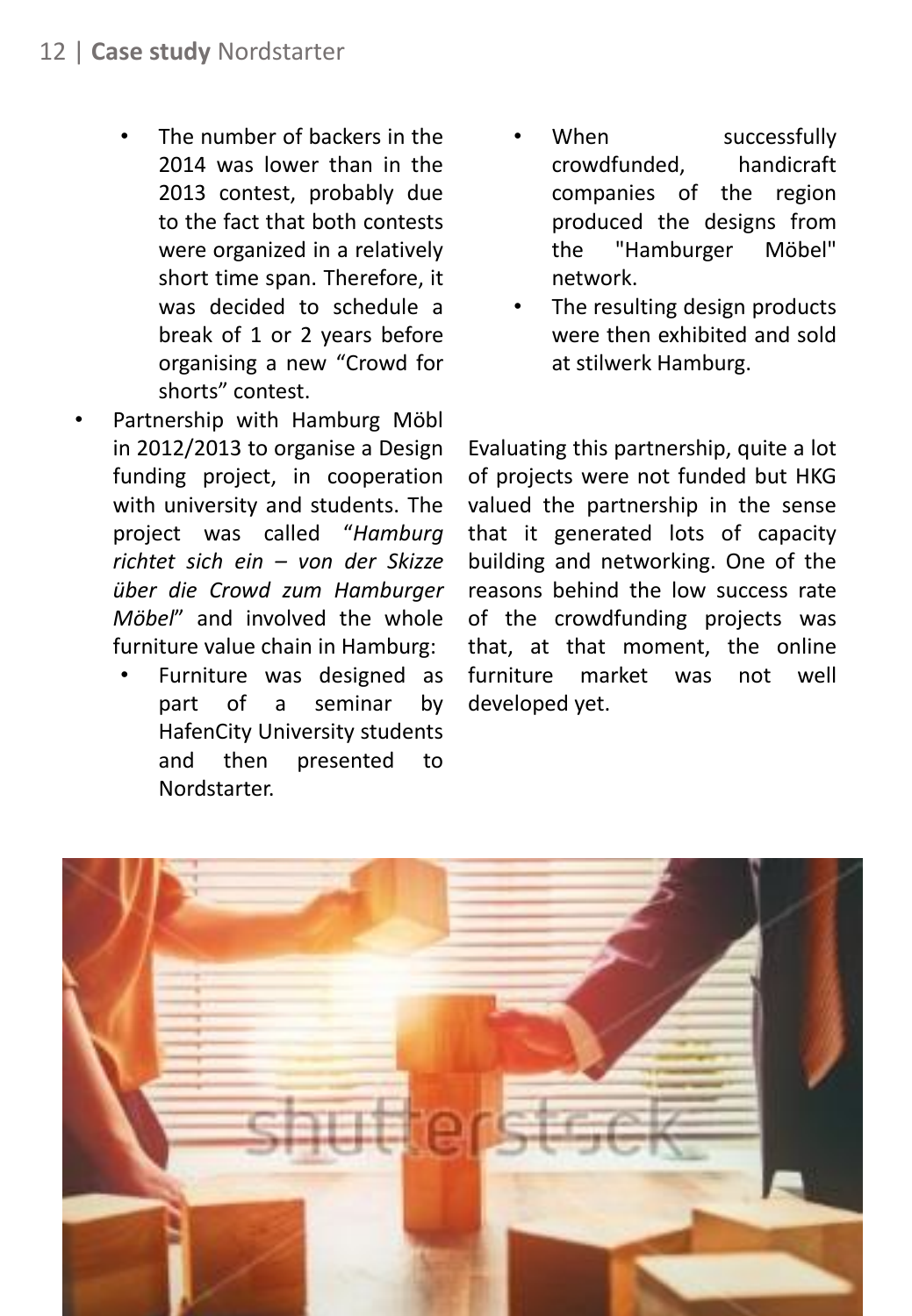## Impact of Nordstarter

**Impact on the uptake of Impact on project holders crowdfunding**

*In total, 2,327,073 euro has been raised on Nordstarter from its launch in November 2011 until December 2016. 454 crowdfunding projects have been posted on Nordstarter with an average success rate of 58%. Nordstarter has already engaged 29,447 backers in the same time period.*

The most important impact of Nordstarter is that it has institutionalized crowdfunding as part of the financing ecosystem of cultural and creative actors in Hamburg. When Nordstarter was launched, it took a lot of efforts to communicate about crowdfunding as it was not a widespread concept at the time. Due to the credibility of HKG as a public institution and of StartNext as the pioneering German crowdfunding platform. crowdfunding became more accepted and used by Hamburg creatives. Moreover, quite a number of projects that were financed via Nordstarter received great visibility in Hamburg, leading to a wide promotion of Nordstarter and of crowdfunding more in general.

**Crowdfunding for Hamburg creatives** Both the credibility of HKG as a public institution and the good reputation of StartNext as pioneering German crowdfunding platform, has helped to convince Hamburg creatives to use crowdfunding to fund their projects.

#### **High success rate**

The high success rate  $-58% - on$ Nordstarter has resulted in more than 200 successfully crowdfunded projects over 5 years in Hamburg. According to HKG and StartNext, this high success rate can at least be partially attributed to the organisation of the Crowdfunding Clubs by HKG (see Box 2) as well as the individual coaching and advice that Nordstarter project holders receive from HKG. The fact that HKG staff members connect with most project holders personally through the Crowdfunding Clubs or through the individual "consulting" allows them to offer tailored services to project holders, having a positive effect on the projects' success rate.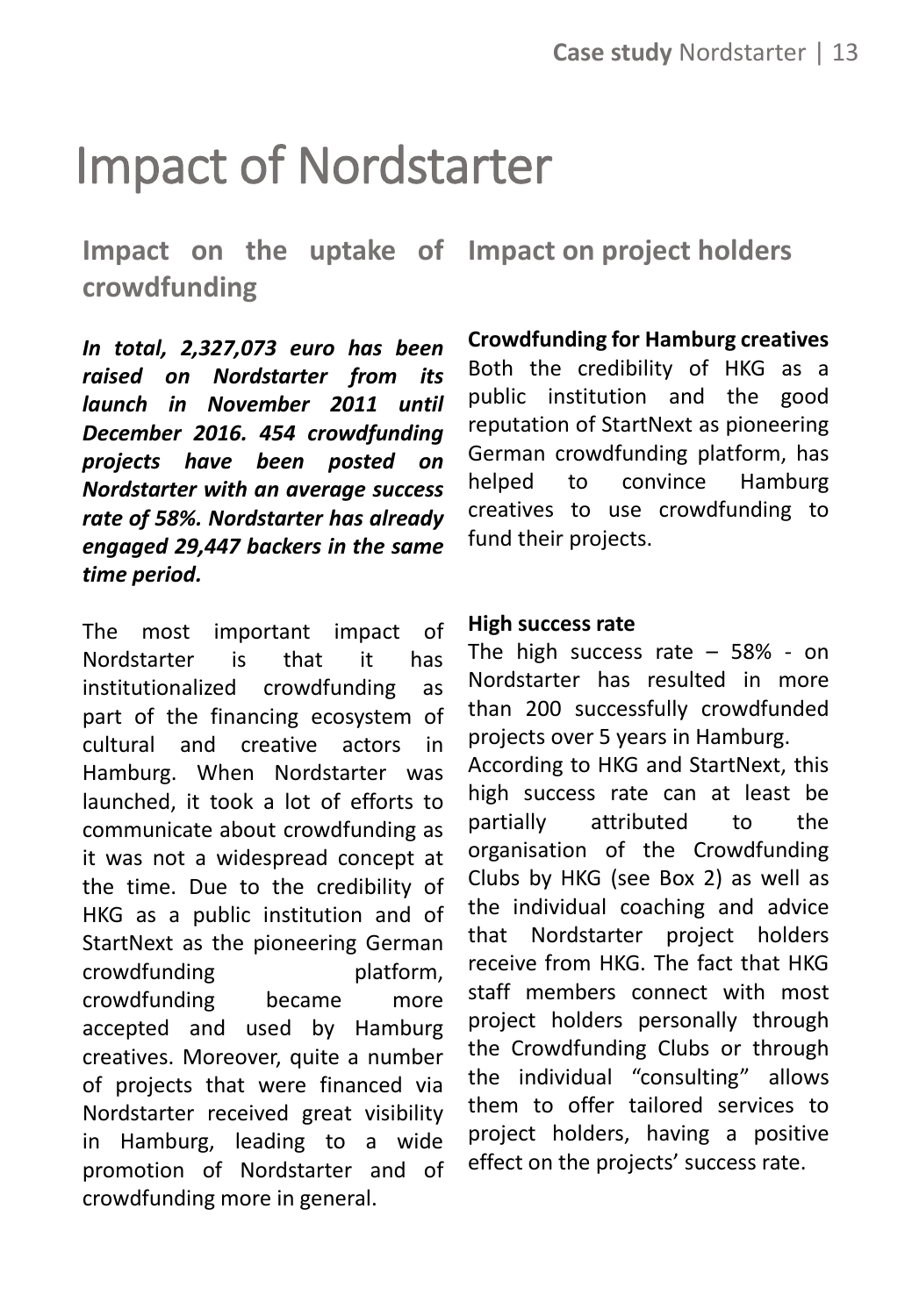#### **Capacity building**

Besides obtaining funding through Nordstarter, setting up a crowdfunding campaign is comparable to setting up an own business – creatives acquire new skills such as communication and marketing skills, project planning skills,… . The participation in HKG's Crowdfunding Clubs as well as the individual guidance by HKG can reinforce this learning process. Capacity building of Hamburg creatives is thus an important additional result.

### **Opening up financing for student projects**

According to HKG, crowdfunding via Nordstarter can open up financing especially also for Hamburg students in the cultural and creative sectors. As students often cannot apply for specific public funds – mostly, you have to be professionally active to apply for public funding – crowdfunding offers them a valuable financing alternative.

### **Impact on backers**

### **Attracting backers in the early years**

When the platform was launched in 2011, crowdfunding was hardly known among the general public. Thanks to the good reputation of both HKG as a public institution and StartNext as a pioneering platform,

Nordstarter was able to gain the confidence and trust of backers. In total, 29,447 backers have supported Nordstarter projects in the last 5 years (November 2011 – December 2016).

### **Backers from Hamburg and the rest of Germany**

As was discussed in the previous section, projects are posted on both the regional, Hamburg based Nordstarter page as on the more broadly oriented StartNext page, which is directed towards Germany, Austria and Switzerland. This "crossposting" allows Hamburg projects to also attract backers from wider Germany. However, StartNext does not keep statistics on the number of backers outside Hamburg that support projects on Nordstarter.

According to experience of HKG, the "type" of backers depends on the type of crowdfunding project: on the one hand, project backers belong mostly to the inner circle or network of the project holders; on the other hand, the type of backers also depends on the type of project. Projects in a very specific CCS subsector, such as e.g. Manga, can attract interested backers from outside the inner network / from outside Hamburg as well.

> Box Schotterweg & Unikat??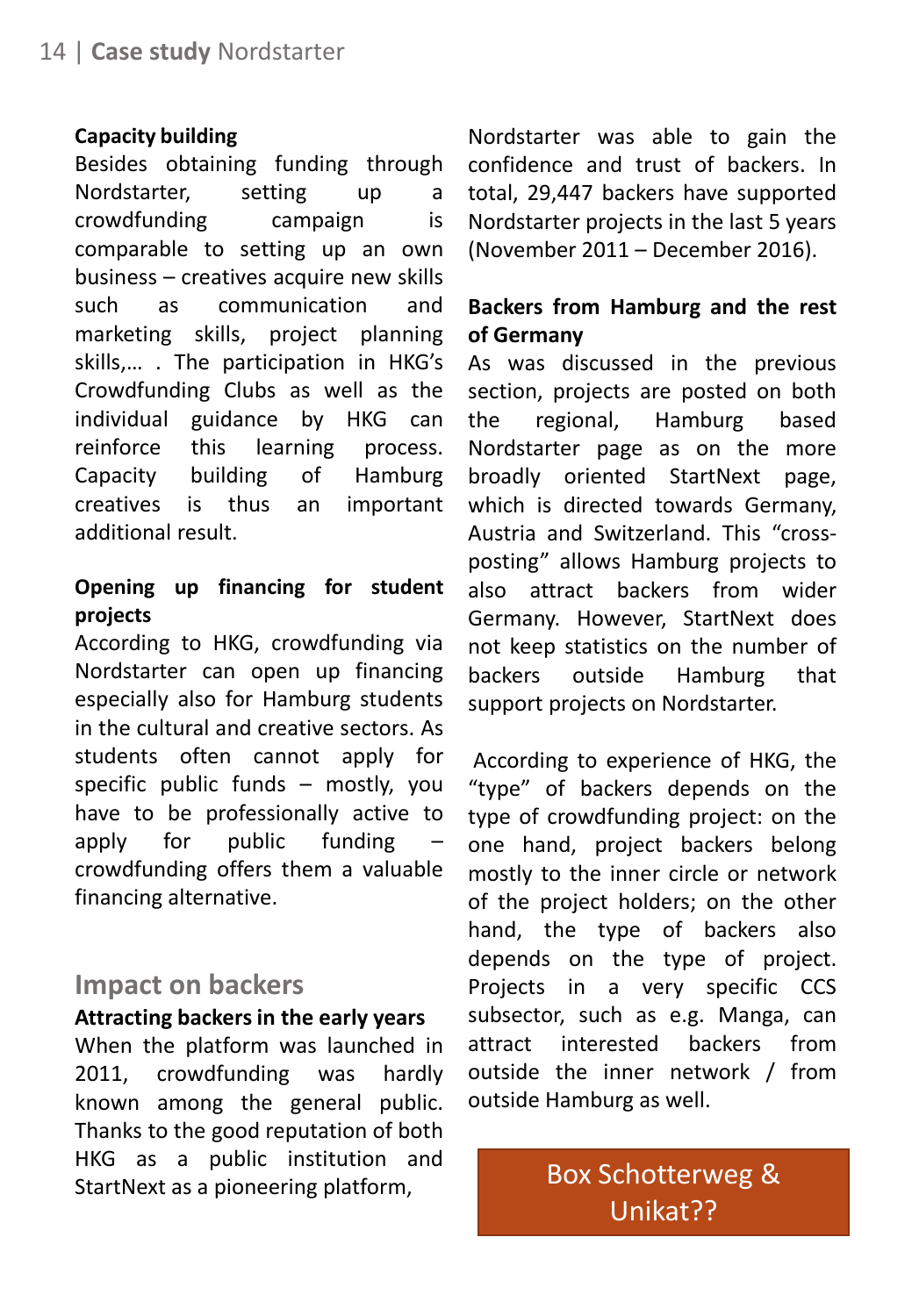### **Impact on public partners**

### **Model for other public authorities**

The pioneering position of Nordstarter has attracted the interest of several other German public authorities, (also) outside Hamburg and (also) in other sectors, in crowdfunding as a complementary financing option. These public stakeholders have sought the advice and know-how of HKG in understanding the possibilities to unlock crowdfunding for their region, city or sectors.

The cities of Dresden, Bremen, Berlin and Kassel have followed the example of Hamburg/HKG and have started a partnership with StartNext. Each of these cities has set up a partner page on StartNext, which, in some cases, is the result of a collaboration between several different types of local public authorities or with other types of local partners, such as universities.

For the moment, the success of Nordstarter has not yet changed the approach of the public authorities' approach to allocate funding to Hamburg creatives via e.g. matchfunding schemes or other formats.

### **Nordstarter as an entry point to other services**

Nordstarter also acts as an entry point to the other services that HKG provides for Hamburg creatives. By using Nordstarter, project holders get to know the other services HKG offers such as workshops for capacity building, networking events, …. Nordstarter thus also supports HKG in opening up its full array of services towards the Hamburg cultural and creative sectors.

### **Impact on StartNext**

The partnership of StartNext with HKG in Nordstarter has lead several other German cities and public authorities towards a cooperation with the platform (see above). Over the years, the interaction and cooperation with HKG has led to learning effects for StartNext. The feedback provided by HKG on Nordstarter has helped StartNext to further develop its platform. For example, the model of the partner page was further developed based on the input of HKG.



www.shutterstock.com · 296795315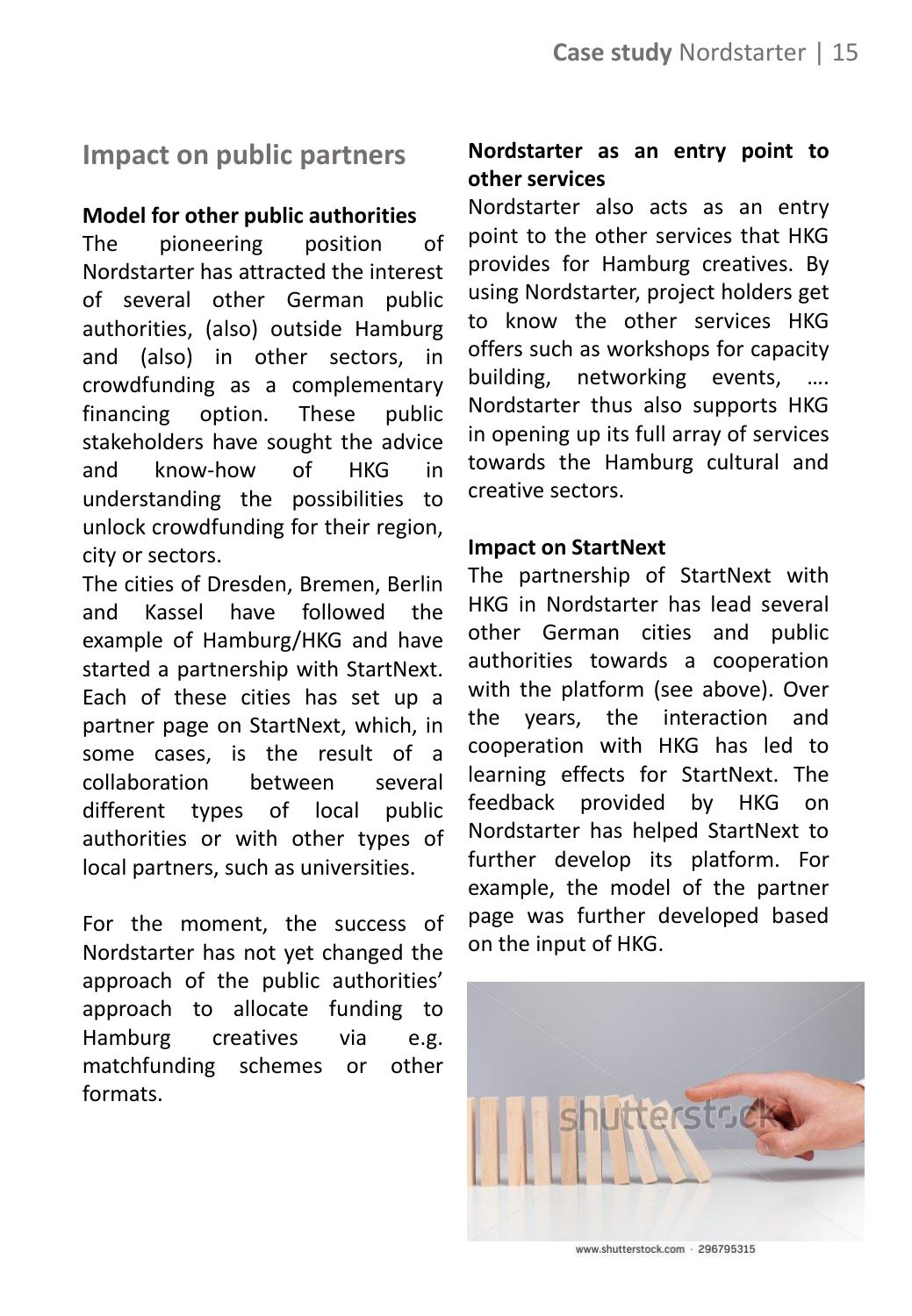## Overall conclusions/considerations when setting up a similar partnership

When Nordstarter was set up at the end of 2011, it was a crowdfunding pioneer. Hamburg Kreativ Gesellschaft (HKG) and StartNext co-created Nordstarter, where the interaction between both parties has resulted into the success of Nordstarter today. Nordstarter was created with the aim of opening up additional financing for the Hamburg cultural and creative Sectors.

Both the credibility of HKG and sound reputation of StartNext has enabled Nordstarter to convince Hamburg creatives and backers across Germany to use crowdfunding: in total, 2,327,073 euro has been raised on Nordstarter from its launch in November 2011 until December 2016. 454 crowdfunding projects have been posted on Nordstarter with an average success rate of 58%. This high success rate can at least be partly attributed to the coaching and support that HKG and StartNext offer to creatives to introduce them to crowdfunding (e.g. HKG's Crowdfunding Clubs) and to help them setting up and running a successful crowdfunding campaign.

HKG stresses the importance of the personal connection it builds up with

project holders and the resulting tailored service it can offer, as a key success factor of Nordstarter.

The pioneering partnership between HKG and StartNext has inspired other German cities to follow in their footsteps. The German cities of Dresden, Bremen, Berlin and Kassel have all set up partnerships with StartNext to open up crowdfunding to (specific target groups within) their cities.

### **Key considerations when setting up a similar partnership**

The cross-posting model: When Nordstarter was a separate platform and not yet a partner page on StartNext, the crossposting of Nordstarter projects on StartNext increased the visibility of crowdfunding projects but also caused some confusion among backers who saw the same projects appear on the regional Nordstarter and on the national StartNext platform. Now that Nordstarter is more integrated in StartNext as a partner page, the cross-posting causes less confusion for backers.